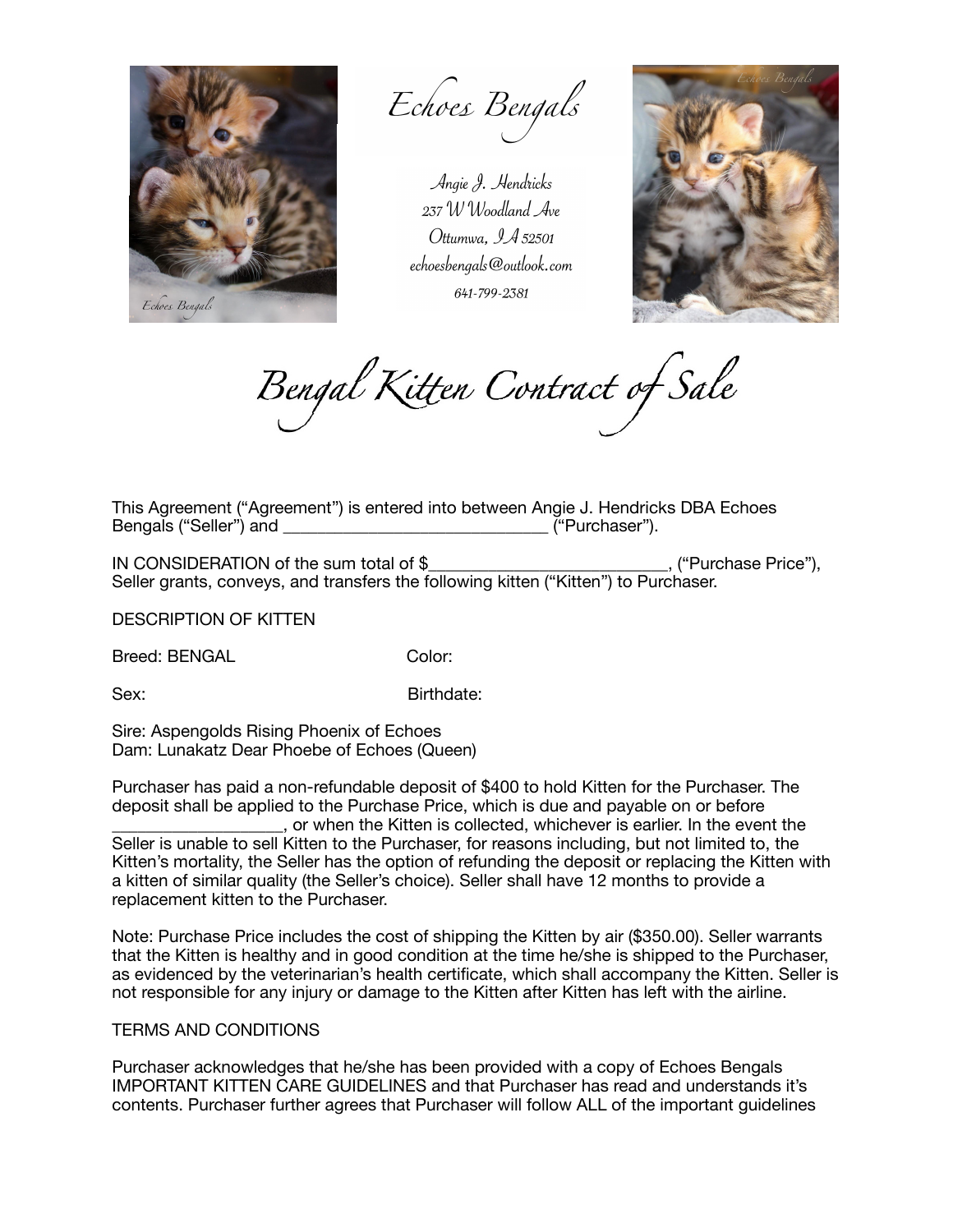and suggestions outlined in Echoes Bengals IMPORTANT KITTEN CARE GUIDELINES, since Purchaser's failure to do so may lead to adjustment issues with Purchaser's Kitten. Purchaser further agrees that it will review the care sheet prior to contacting Seller with behavior issues, since the issue may be covered by Echoes Bengals IMPORTANT KITTEN CARE GUIDELINES. (1) Kitten shall be kept strictly indoors. Purchaser shall not allow Kitten to roam outside, unless Kitten is leashed and accompanied by a responsible adult.

(2) Kitten is sold only as a pet. Purchaser shall spay or neuter Kitten between 3 months and 10 months of age. Purchaser further warrants that Kitten shall not be used for breeding purposes. In the event that Kitten is found used for breeding, Seller shall be entitled to receive an additional payment of \$5000 (representing agreed upon damages sustained by Seller as a result of Purchaser's breach of this clause), within 7 days of written demand being made upon the Purchaser.

(3) Kitten shall not be sold, leased, given away, abandoned to a shelter, pound, pet shop, research laboratory, humane organization, or any similar facility. If Purchaser is unable to care for the Kitten, Purchaser shall notify the Seller immediately. Purchaser shall use all reasonable effort to rehome the Kitten and Purchaser shall provide details (in writing) of Kitten's new owner to the Seller.

(4) Purchaser shall care for the Kitten with a proper diet, housing, health and general care, including maintaining up to date vaccines and proper parasite prevention. Purchaser agrees to never declaw Kitten. If, in Seller's opinion, Kitten is being neglected or mistreated, Purchaser shall surrender Kitten to Seller unconditionally. "Neglect" or "mistreatment" shall include, but not be limited to, leaving Kitten alone without human companionship for periods in excess of 72 hours, lack of proper sanitary facilities, lack of proper veterinary / medical attention, food or water, physical abuse. Any and all fees associated with the recovery of Kitten shall be paid by the Purchaser, including, but not limited to, any and all court costs and attorney's fees. (5) Seller makes no guarantee as to the Kitten's temperament. We pride ourselves on socializing our kittens, but we cannot predict how the Kitten will act after it leaves the familiar environment of our cattery and it's litter mates. It is the Purchaser's responsibility to slowly transition Kitten to it's new home. Purchaser acknowledges that some kittens may take a little longer than others to adjust to their new surroundings. Purchaser must notify Seller immediately if Kitten is not transitioning well into it's new home (e.g. not using the litter box, has diarrhea) so that Seller is made aware of any issues. If purchaser has any health or behavior concerns about the Kitten, Purchaser must notify Seller of the concerns immediately. We cannot help you with these concerns if we are not aware of them. If more than 2 weeks has passed before Purchaser notifies Seller of these issues, Seller disclaims any liability of responsibility for these issues.

(6) Purchaser agrees that he/she will feel Kitten the same food the Kitten was eating at the Seller's premises, and any changes to the Kitten's diet will be done gradually. Any sudden changes to the Kitten's diet may result in diarrhea.

(7) Purchaser shall take Kitten to Purchaser's veterinarian at least once every 12 months for annual physical examinations. Purchaser needs to ensure that a full physical examination (including, but not limited to, an eye exam, ear exam, auscultation) is undertaken. Purchaser shall make all reasonable efforts to keep in contact with the Seller, and keep Seller updated on Kitten's health.

(8) Seller shall provide the registration papers for the Kitten to the Purchaser within a reasonable time of Purchaser's presentation of a veterinarian's certificate of spaying or neutering of the Kitten.

(9) This sale is final and there are no cash refunds.

(10) Both parties agree that any disputes / issues relate to the Kitten and to this contractual relationship are a private matter between the Seller and the Purchaser. Any issues and disputes must be resolved privately. Issues (including, but not limited to the Kitten's health issues, behavior issues, contractual issues) shall not be aired in a public and / or online forum including, but not limited to, any Yahoo Groups and Facebook under any circumstances, unless the prior written consent of the other party has been obtained. Any violation of this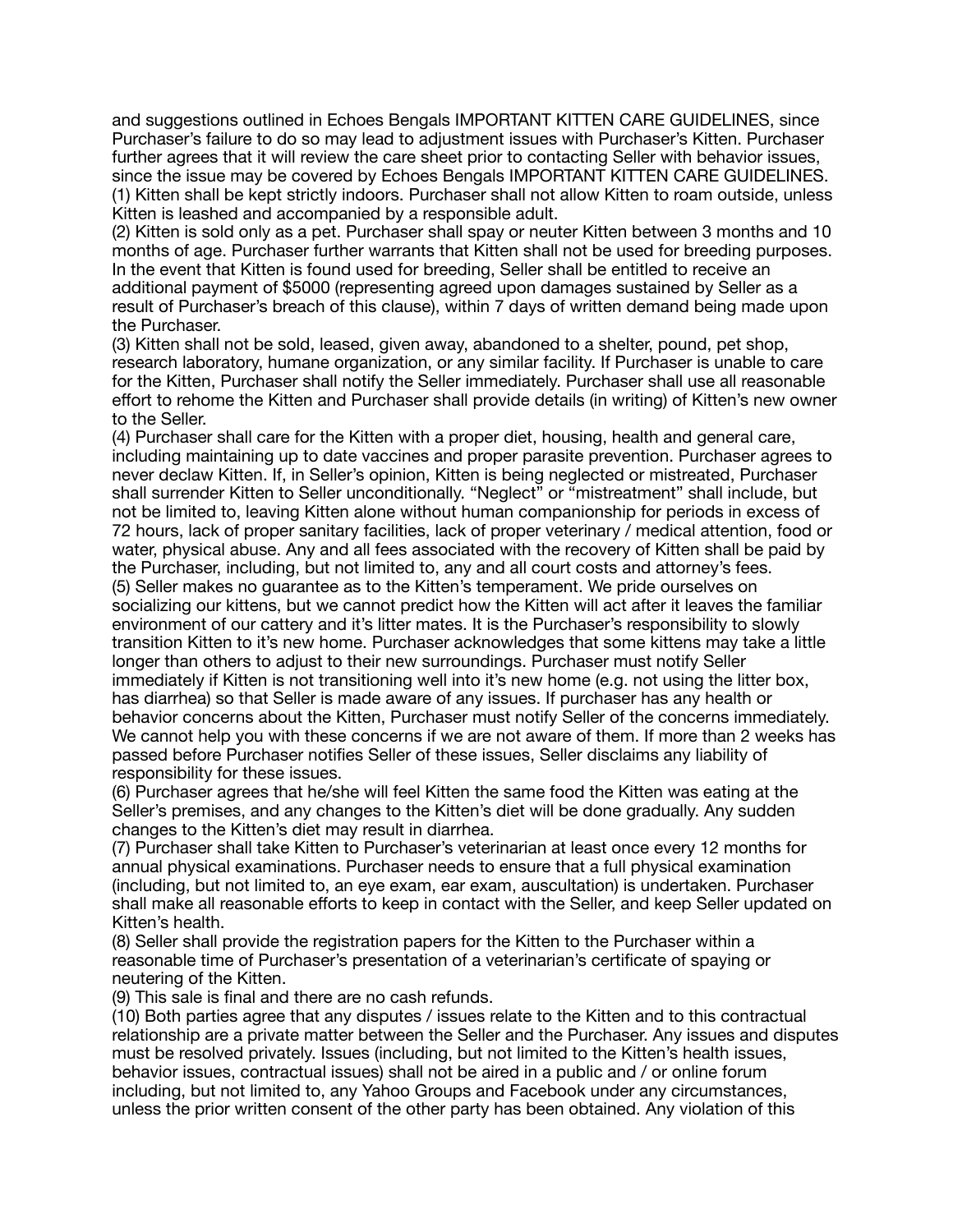clause shall result in agreed upon damages of \$10,000 payable by the party publicizing the alleged dispute / issue.

## HEALTH GUARANTEE

Seller warrants that Kitten is sold in good health at the time the Kitten leaves Seller's premises. Seller further warrants that Kitten has undergone a physical examination by Seller's veterinarian prior to Kitten leaving Seller (including, but not limited to, an eye exam, ear exam, auscultation), and that Seller was not aware of any health issues (including, but not limited to, upper respiratory infections, diarrhea) at the time Kitten leaves Seller's premises. However, the stress from the change in environment (especially if the Kitten is shipped) may cause the Kitten to "break" with an infection, even though the Kitten showed no clinical signs of an infection when it left Seller's premises. This is why it is important for the Kitten to be checked within 3 business days of receipt.

This health guarantee does not cover coccidia outbreaks. When a kitten goes into it's new home, this can sometimes result in diarrhea / loose stools a few days after arrival. This is typically caused by the parasite coccidia. This is not a congenital problem and is not covered by our health guarantee. If your Kitten has loose stools, we recommend that your vet prescribe Albron for the Kitten. Please, follow your vet's guidelines for dosage. Unless otherwise agreed between the parties in writing, the Purchaser has 3 business days of

receipt of Kitten to have Kitten examined by Purchaser's veterinarian. Purchaser shall provide Seller with proof of the examination upon Seller's request. Further, any questionable findings by the veterinarian shall immediately be reported (in writing) to the Seller. If the Kitten is to be found medically deficient with a terminal or life-threatening problem, Seller shall refund the Purchase Price in full or replace Kitten with another of like kind and quality (Seller's choice), as soon as a replacement is available. All veterinary expenses and return shipping related expenses are the responsibility of the Purchaser. Seller's health guarantee shall be null and void if Kitten is exposed to other animals within the first 14 days of Purchaser receiving the Kitten OR if Kitten is not examined by Purchaser's veterinarian within 3 business days. Kitten is guaranteed against congenital defects for a period of 12 months after the date of birth. If the Kitten is found to have a congenital defect within those 12 months, Seller shall refund the Purchase Price in full or replace Kitten with another of like kind and quality (Seller's choice), as soon as a replacement is available. Purchaser must provide the veterinarian or specialist's written report, confirming, in writing, that in their opinion, the Kitten has a congenital defect. Further, should the Kitten die during this period as a direct result of a congenital defect (said congenital defect must be confirmed by two independent veterinarians, in writing). Seller shall refund the Purchase Price to the Purchaser or replace the Kitten with another of like kind and quality (Seller's choice), only if an appropriate necropsy is performed by a licensed veterinarian and a veterinarian's certificate showing the congenital defect being the direct result of the cause of death is produced. All veterinary expenses and return shippingrelated expenses are the responsibility of the Purchaser.

Multi-cat households: Seller's guarantee only covers the health of the Kitten. If Purchaser has a multi-cat / multi-pet household, and another pet comes down with health issues after Kitten is introduced, Seller is not responsible for any veterinary expenses for any other feline(s) and / or pets, as we are not responsible for their health. Similarly, if Kitten comes down with health issues after it's introduction to the multi-pet household, we will be responsible only if your vet certifies, in writing, that Kitten's health issues are congenital issues. It is the Purchaser's responsibility to ensure that existing felines are up to date on all vaccinations and have been regularly checked by a veterinarian prior to introducing them to Kitten. It is Purchaser's responsibility to quarantine Kitten for at least 14 days of receiving the Kitten, if Kitten is going to a mult-pet household. Unless otherwise agreed to by the Seller, in writing, this provision of isolating the Kitten for at 14 days is a strict requirement and Purchaser will void all health guarantees under this contract if the Kitten is not isolated for at least 14 days.